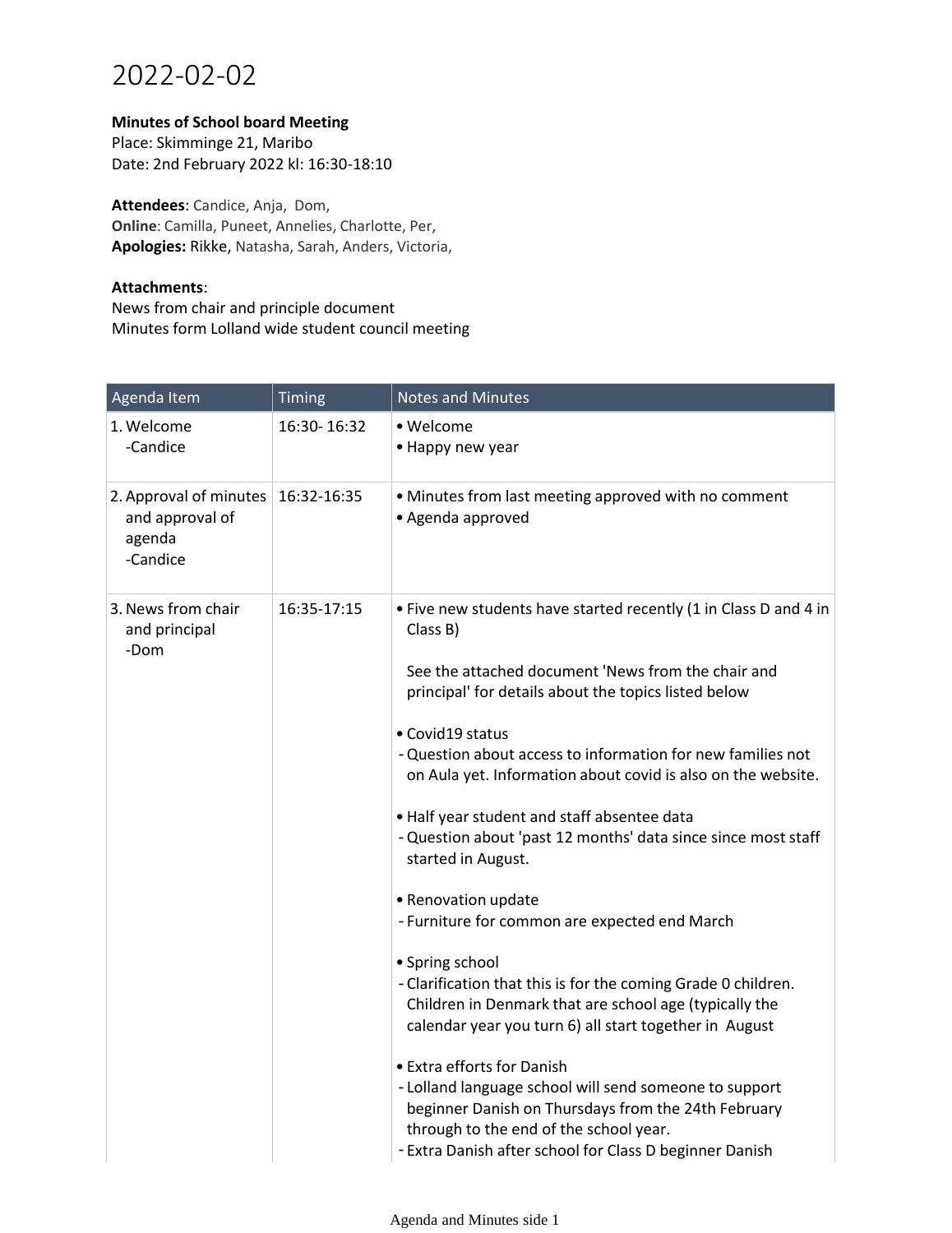|                                            |             | continues.<br>- Question about additional school Danish lessons number to<br>be offered to younger than Class D and C.<br>• AMR and TR<br>• Hansebelt (Lübeck) visit<br>. Projected student numbers August 2022<br>• School holiday plan<br>• Exam proposal submission<br>- Should have heard back after the 25th January- no word yet.<br>Delayed due to coivd.<br>• Policy and procedure updates<br>- Feedback- smart watches should be specifically addressed in<br>policy, suggestion switch phone to flight mode to disconnect<br>from watch.                                                                                                                                                                                                                                                                                                                                                                                                                                                                                                                              |
|--------------------------------------------|-------------|---------------------------------------------------------------------------------------------------------------------------------------------------------------------------------------------------------------------------------------------------------------------------------------------------------------------------------------------------------------------------------------------------------------------------------------------------------------------------------------------------------------------------------------------------------------------------------------------------------------------------------------------------------------------------------------------------------------------------------------------------------------------------------------------------------------------------------------------------------------------------------------------------------------------------------------------------------------------------------------------------------------------------------------------------------------------------------|
| 4. Student Council<br>-Victoria<br>-Anders |             | · Postponed until next meeting<br>. Report from Lolland Kommune student council meeting<br>(attached)                                                                                                                                                                                                                                                                                                                                                                                                                                                                                                                                                                                                                                                                                                                                                                                                                                                                                                                                                                           |
| 5. Break                                   |             |                                                                                                                                                                                                                                                                                                                                                                                                                                                                                                                                                                                                                                                                                                                                                                                                                                                                                                                                                                                                                                                                                 |
| 6. AGM preparation                         | 17:15-17:55 | • Review and discussion of proposed AGM agenda<br>• Check titles used- need to be clear so not to give the wrong<br>impression. Be mindful of how hard it is for new families-<br>offer gentle guidance for eg: with use of video<br>• Explanation of possible contact parent role/parent<br>committee/forældreråd                                                                                                                                                                                                                                                                                                                                                                                                                                                                                                                                                                                                                                                                                                                                                              |
|                                            |             | - Goal: opportunities for parents to communicate, get to know<br>each other, offer support and share knowledge with each<br>other, to be 'on the same page'<br>- Definition: They arrange social activities that bring the class<br>together, and at the same time they act as an important link<br>between the class's parents, teachers and pedagogues and<br>between the parents and the school board and<br>management. Parent councils are very much involved in<br>shaping life in the classroom and at school.<br>- Suggested area for contact parents- organise class/parent<br>social events, agree on value of gifts for birthday parties,<br>what is allowed at teenage parties, organising 'blue<br>Monday', concerns from the group, questions for the school,<br>parent on the same page, communicate with teacher if<br>needed, knowledge sharing, savings account<br>- Suggested one for each class group<br>- Question- is there a legal basis for establishing one? It look<br>like in day care and SFO, there must be a 'foreldreråd' but<br>not in a school |